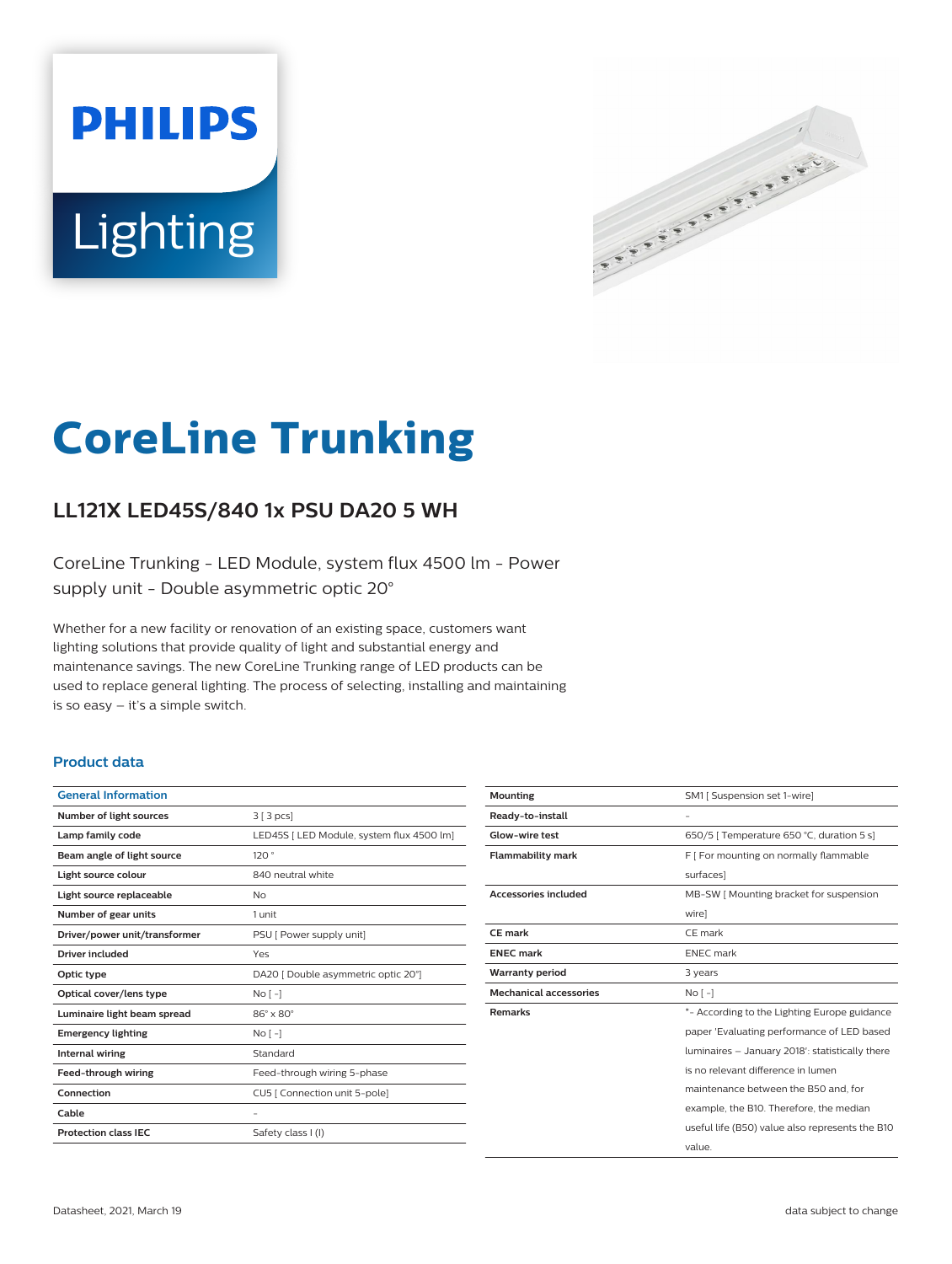## **CoreLine Trunking**

| Constant light output                | No                                    |
|--------------------------------------|---------------------------------------|
| Number of products on MCB (16 A type | 24                                    |
| B)                                   |                                       |
| <b>EU RoHS compliant</b>             | Yes                                   |
| <b>Product family code</b>           | LL121X [ CoreLine Trunking]           |
| Unified glare rating CEN             | Not applicable                        |
|                                      |                                       |
| <b>Light Technical</b>               |                                       |
| <b>Light distribution</b>            | DIR [ Direct lighting]                |
|                                      |                                       |
| <b>Operating and Electrical</b>      |                                       |
| <b>Input Voltage</b>                 | 220 to 240 V                          |
| Input frequency                      | 50 to 60 Hz                           |
| Control signal voltage               | 0-16 V DC DALI                        |
| Circuit                              | $No [ - ]$                            |
| Circuit option                       | 5 [5 conductors]                      |
| Inrush current                       | 19 A                                  |
| Inrush time                          | 0.28 ms                               |
| Power factor (min.)                  | 0.95                                  |
|                                      |                                       |
| <b>Controls and Dimming</b>          |                                       |
| <b>Dimmable</b>                      | No                                    |
|                                      |                                       |
| <b>Mechanical and Housing</b>        |                                       |
| <b>Housing material</b>              | Steel                                 |
| <b>Reflector material</b>            |                                       |
| <b>Optic material</b>                | Acrylate                              |
| Optical cover/lens material          | Acrylate                              |
| <b>Fixation material</b>             | Steel                                 |
| Optical cover/lens finish            | Clear                                 |
| Overall length                       | 1730 mm                               |
| Overall width                        | 95 mm                                 |
| <b>Overall height</b>                | 52 mm                                 |
| Height                               | 52 mm                                 |
| <b>Diameter</b>                      |                                       |
| Colour                               | White                                 |
| Dimensions (height x width x depth)  | 52 x 95 x 1730 mm (2 x 3.7 x 68.1 in) |
|                                      |                                       |

| <b>Approval and Application</b>              |                                    |  |
|----------------------------------------------|------------------------------------|--|
| Ingress protection code                      | IP20 [ Finger-protected]           |  |
| Mech. impact protection code                 | IK02 [ 0.2 J standard]             |  |
|                                              |                                    |  |
| <b>Initial Performance (IEC Compliant)</b>   |                                    |  |
| Initial luminous flux (system flux)          | 4500 lm                            |  |
| Luminous flux tolerance                      | $+/-7%$                            |  |
| Initial LED luminaire efficacy               | 141 lm/W                           |  |
| Init. Corr. Colour Temperature               | 4000K                              |  |
| Init. Colour rendering index                 | 280                                |  |
| Initial chromaticity                         | $(0.38, 0.38)$ SDCM <3             |  |
| Initial input power                          | 32 W                               |  |
| Power consumption tolerance                  | $+/-11%$                           |  |
|                                              |                                    |  |
| <b>Over Time Performance (IEC Compliant)</b> |                                    |  |
| Control gear failure rate at median          | 5 %                                |  |
| useful life 50,000 h                         |                                    |  |
| Lumen maintenance at median useful           | <b>L80</b>                         |  |
| life* 50,000 h                               |                                    |  |
|                                              |                                    |  |
| <b>Application Conditions</b>                |                                    |  |
| Ambient temperature range                    | $-20$ to $+35$ °C                  |  |
| Performance ambient temperature Tq           | 25 °C                              |  |
| Suitable for random switching                | No                                 |  |
|                                              |                                    |  |
| <b>Product Data</b>                          |                                    |  |
| Full product code                            | 871829188183400                    |  |
| Order product name                           | LL121X LED45S/840 1x PSU DA20 5 WH |  |
| EAN/UPC - product                            | 8718291881834                      |  |
| Order code                                   | 88183400                           |  |
| SAP numerator – quantity per pack            | 1                                  |  |
| Numerator - packs per outer box              | 1                                  |  |
| Material no. (12 NC)                         | 910925682926                       |  |
| SAP net weight (piece)                       | 3.650 kg                           |  |
|                                              |                                    |  |